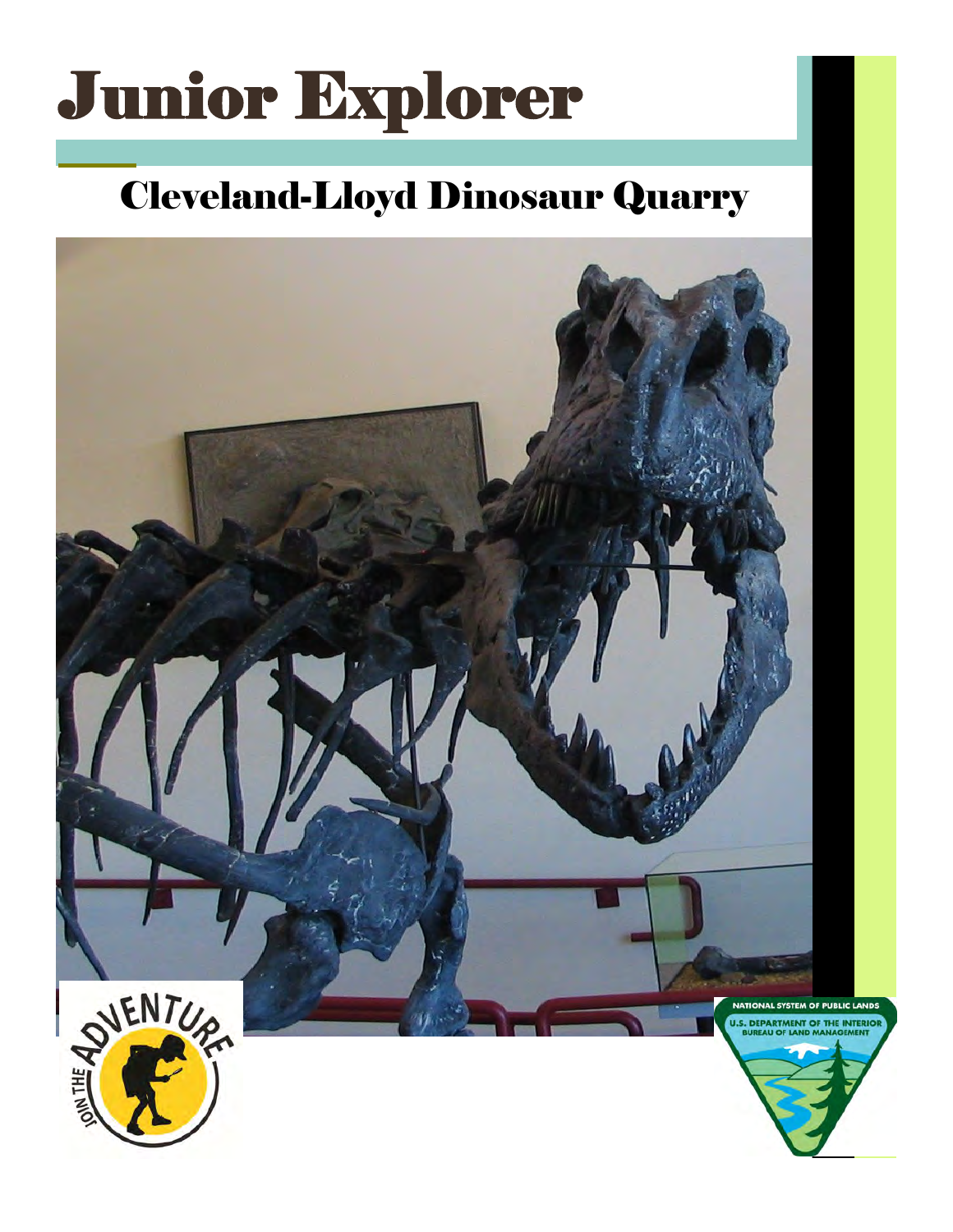

# What is a Junior Explorer?

#### **Junior Explorers**

BLM's Junior Explorer program helps introduce young explorers like you to the lands and resources that the BLM manages.

 This book contains information and activities about Cleveland-Lloyd Dinosaur Quarry. It is designed to help you discover and investigate the mystery of Cleveland-Lloyd. This site has been known about for over 80 years and we still don't have a good explanation as to what happened here.

You can work through the activities on your own or invite a sibling, parent, or an adult you know to join you. When you complete the activities, check them with a Quarry staff person. Then say the Junior Explorer pledge on the certificate at the end of the book, sign the certificate, and you're on your way to exploring and protecting America's public lands. **Have fun!**

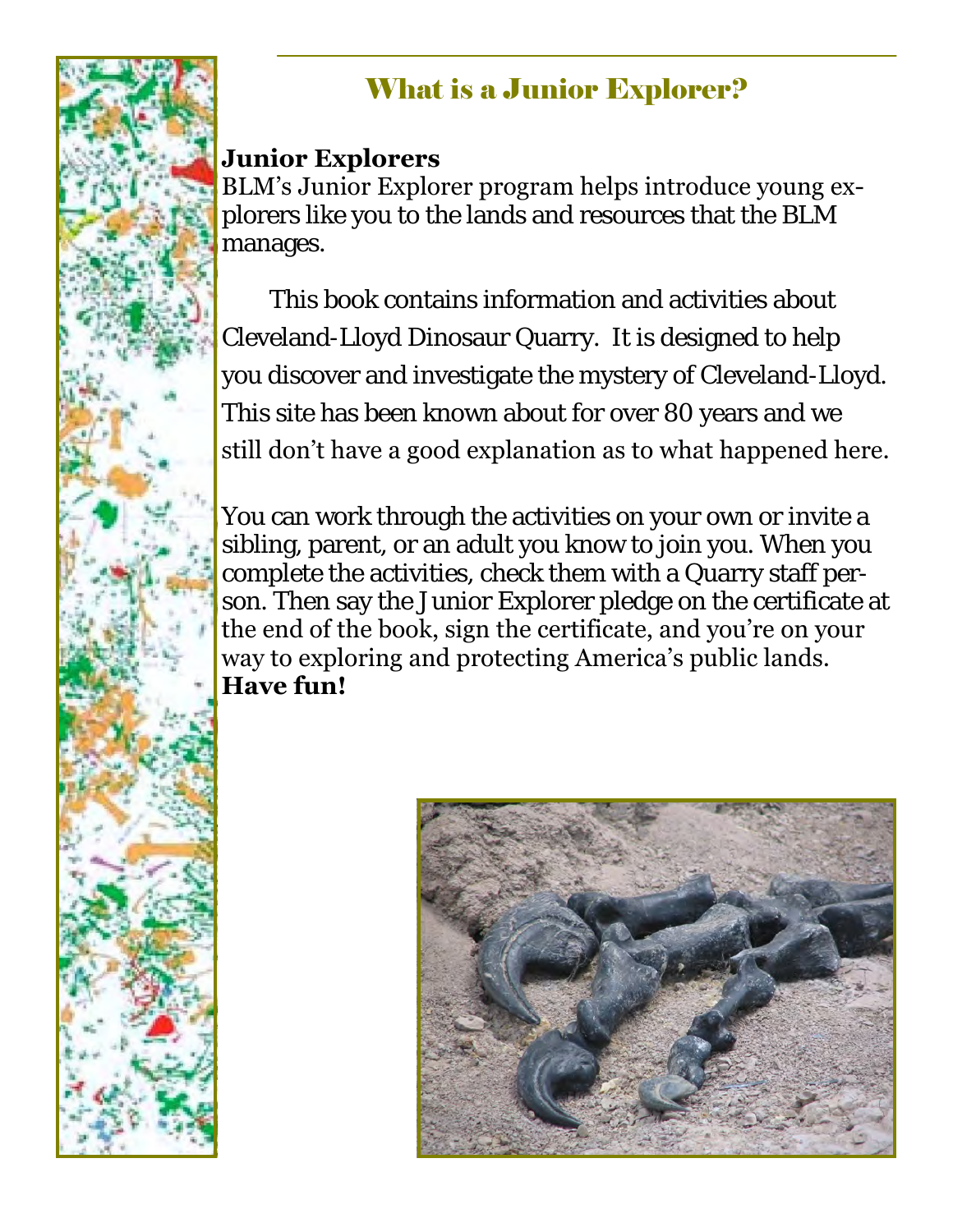## What is the Bureau of Land Management (BLM) ?

The Bureau of Land Management was formed in 1946 by combining the Grazing Service and the General Land Office.

The BLM is responsible for carrying out a variety of programs for the management and conservation of resources on 245 million surface acres, as well as 700 million acres of subsurface mineral estate. The Bureau manages more public land than any other federal agency.

Cleveland-Lloyd Dinosaur Quarry has the first visitors' center managed by the BLM. The visitor's center was dedicated in 1968 and renovated in 2006. The Cleveland-Lloyd Dinosaur Quarry was declared a National Natural Landmark in 1966.





To get started, ask a staff member to tell you the story of Cleveland-Lloyd. When you're done, you'll get a stamp to place in the box.

North quarry building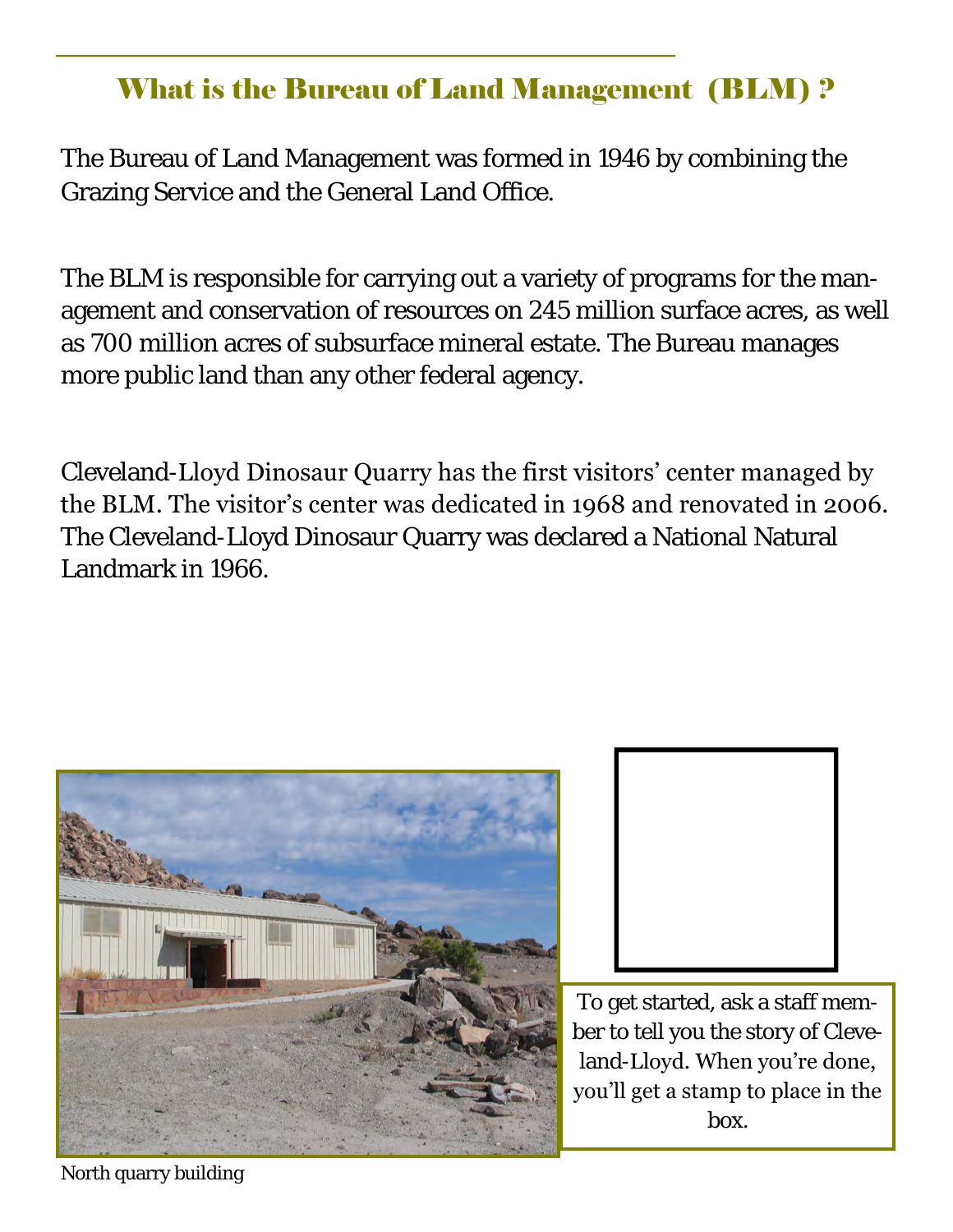# Welcome to Cleveland-Lloyd Dinosaur Quarry

Look at the display in the visitors' center to answer the following questions about the history of Cleveland-Lloyd.

- 1. University of Utah \_\_\_\_\_\_\_\_\_\_ investigated the area in 1928 and 1929 and unearthed about 500 bones.
- 2. \_\_\_\_\_\_\_\_\_\_\_\_\_\_\_\_\_\_\_\_\_\_\_\_\_\_\_\_\_\_\_grew up in the nearby town of Cleveland.
- 3. \_\_\_\_\_\_\_\_\_\_\_\_\_\_\_\_\_\_\_\_\_,a lawyer in Philadelphia, donated \$10,000 to fund the excavation of the quarry in 1941.
- 4. What kinds of details are studied in the deposit?
- 5. In \_\_\_\_\_, the University of Utah began excavation in cooperation with several universities and museums.
- 6. Much of the work was done by \_\_\_\_\_\_\_\_\_\_\_\_ under the direction of \_\_\_\_\_\_\_\_\_\_\_\_\_\_\_\_\_\_\_\_.
- 7. Paleontologists now understand that \_\_\_\_\_\_\_\_\_ alone don't tell the whole story.

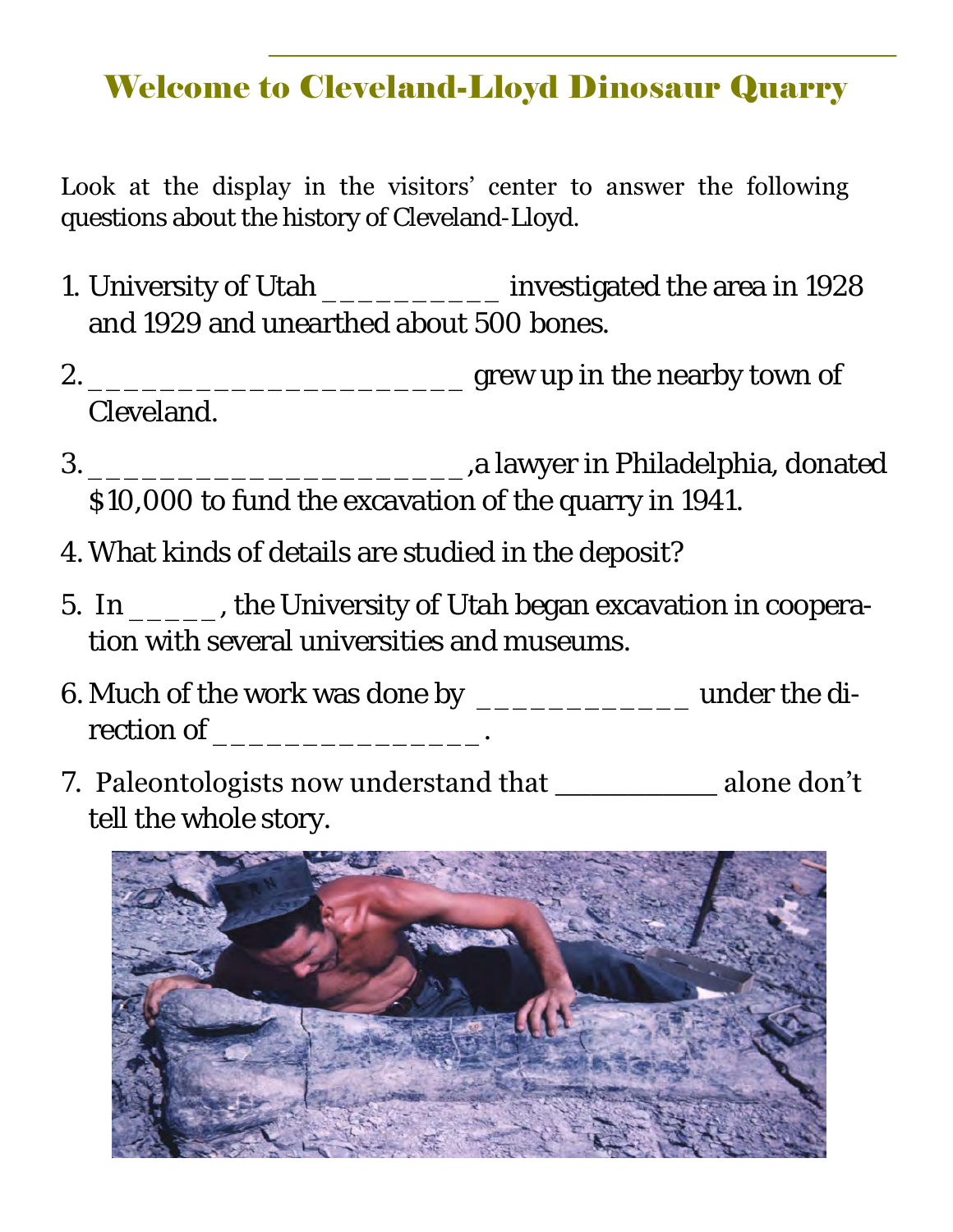### How do you measure up?



Take a look at the cast of the Camarasaur leg in the visitor's center. The *Camarasaurus* is a type of dinosaur known as a sauropod. They ate plants and so they are called herbivores. They would have no trouble peeking into your second-floor window.

Stand next to the leg and see how you measure up. Mark your height on the picture of the leg on this page.

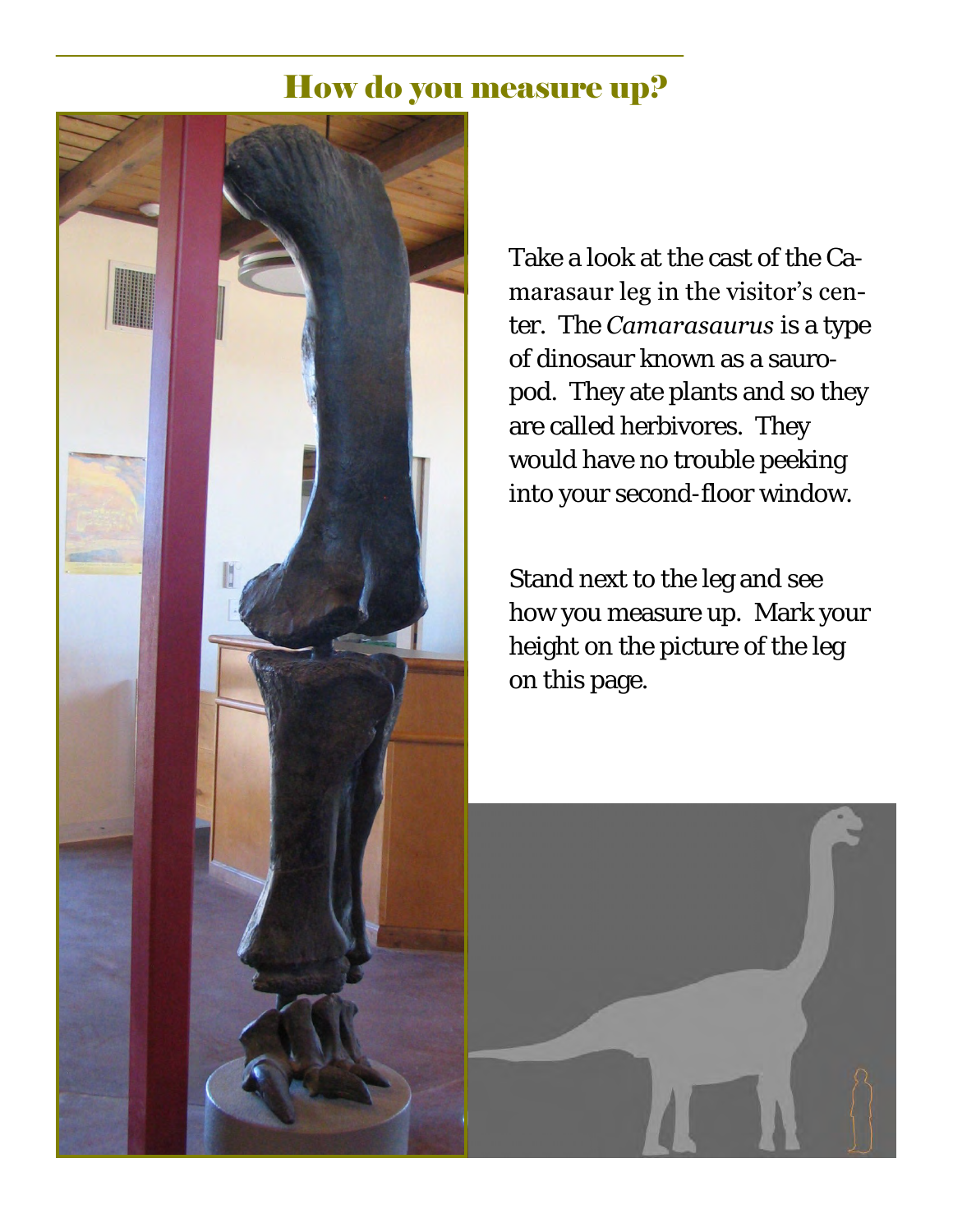# Where did all the bones go?

The bones from Cleveland-Lloyd have been sent to museums all over the US and the world. Look at the world map in the visitors' center to answer the questions below.



1. Where are you from? Are there any bones from Cleveland-Lloyd in your home state?

 $\overline{\phantom{a}}$  ,  $\overline{\phantom{a}}$  ,  $\overline{\phantom{a}}$  ,  $\overline{\phantom{a}}$  ,  $\overline{\phantom{a}}$  ,  $\overline{\phantom{a}}$  ,  $\overline{\phantom{a}}$  ,  $\overline{\phantom{a}}$  ,  $\overline{\phantom{a}}$  ,  $\overline{\phantom{a}}$  ,  $\overline{\phantom{a}}$  ,  $\overline{\phantom{a}}$  ,  $\overline{\phantom{a}}$  ,  $\overline{\phantom{a}}$  ,  $\overline{\phantom{a}}$  ,  $\overline{\phantom{a}}$ 

2. List 3 countries other than the United States that have bones from Cleveland-Lloyd Dinosaur Quarry.

 $\overline{\phantom{a}}$  ,  $\overline{\phantom{a}}$  ,  $\overline{\phantom{a}}$  ,  $\overline{\phantom{a}}$  ,  $\overline{\phantom{a}}$  ,  $\overline{\phantom{a}}$  ,  $\overline{\phantom{a}}$  ,  $\overline{\phantom{a}}$  ,  $\overline{\phantom{a}}$  ,  $\overline{\phantom{a}}$  ,  $\overline{\phantom{a}}$  ,  $\overline{\phantom{a}}$  ,  $\overline{\phantom{a}}$  ,  $\overline{\phantom{a}}$  ,  $\overline{\phantom{a}}$  ,  $\overline{\phantom{a}}$ 

 $\overline{\phantom{a}}$  ,  $\overline{\phantom{a}}$  ,  $\overline{\phantom{a}}$  ,  $\overline{\phantom{a}}$  ,  $\overline{\phantom{a}}$  ,  $\overline{\phantom{a}}$  ,  $\overline{\phantom{a}}$  ,  $\overline{\phantom{a}}$  ,  $\overline{\phantom{a}}$  ,  $\overline{\phantom{a}}$  ,  $\overline{\phantom{a}}$  ,  $\overline{\phantom{a}}$  ,  $\overline{\phantom{a}}$  ,  $\overline{\phantom{a}}$  ,  $\overline{\phantom{a}}$  ,  $\overline{\phantom{a}}$ 

 3. Look at the museums listed on the panel. From the list of museums, name a museum other than Cleveland-Lloyd that you have visited or would like to visit.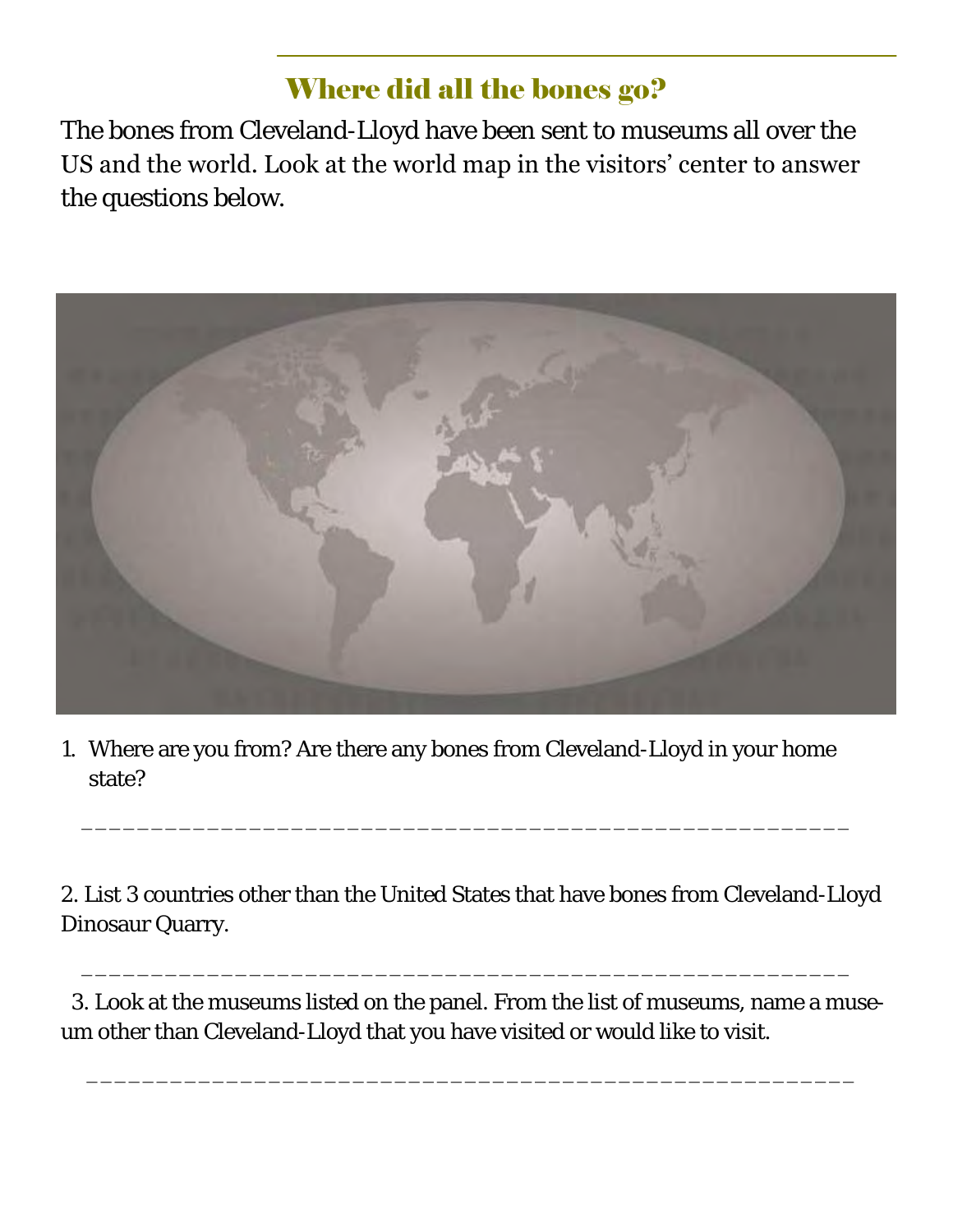# What Should You Bring?

There are many great places to go hiking around Cleveland-Lloyd. The trails can be fun, but they can also be dangerous if you're not prepared.

Look at the pictures below and circle the items that you should bring. Cross out the ones you should leave at home.

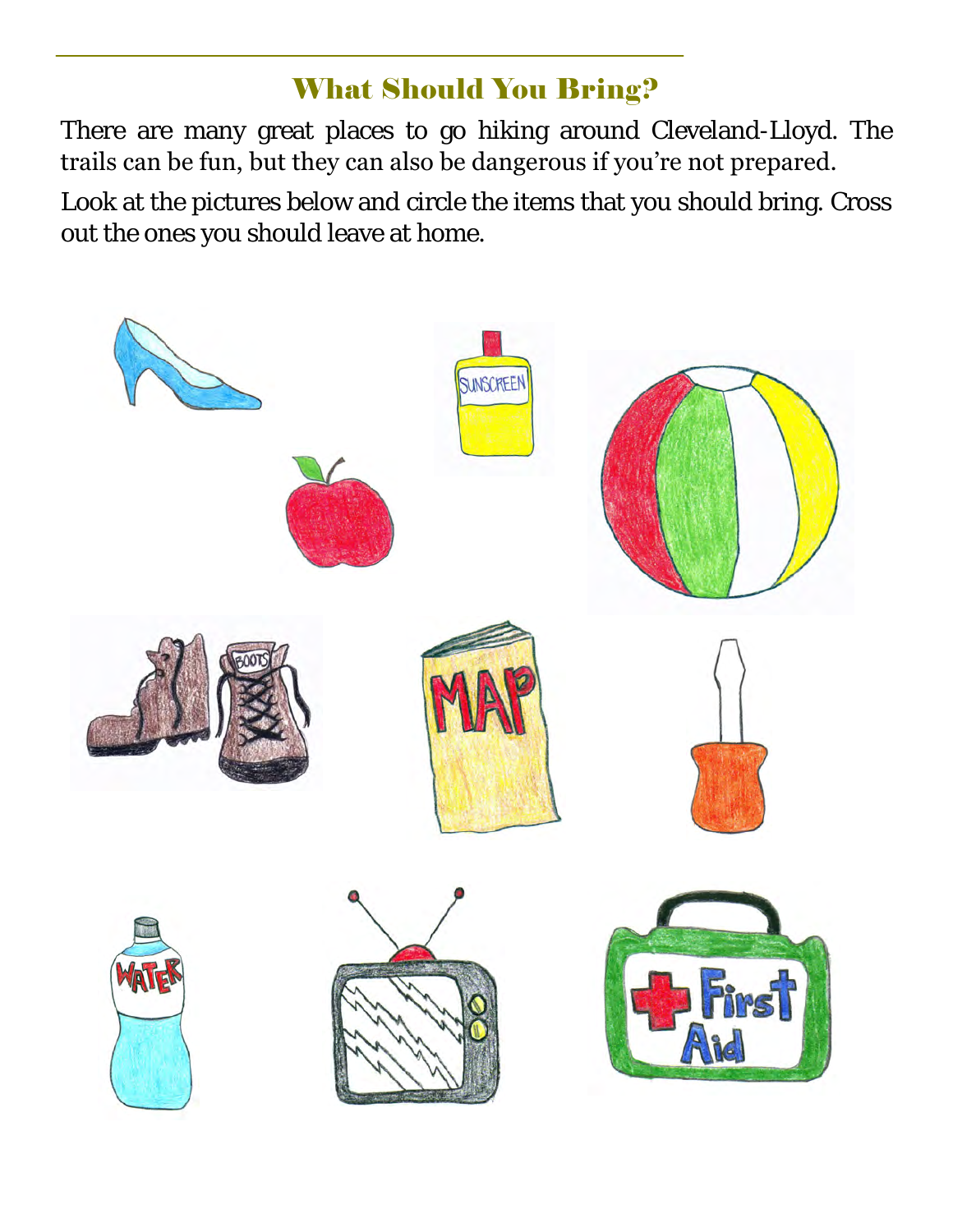# **Fossilization**

The word paleontology means the study of ancient life. A paleontologist is someone who studies ancient life. Paleontologists try to piece together what an animal from long ago looked like, where they lived, and what they ate. They have to rely on fossils as their evidence.

A fossil is the preserved remains or traces of an animal from the distant past. There are many different kinds of fossils. Fossilization will only take place under very special circumstances. Not every animal becomes a fossil.

An animal dies and over time its bones are buried.

Some remains can be petrified. This means that the remains were



literally turned to stone. Microscopic spaces in the bones, teeth, or shells become filled with minerals. The bones at Cleveland-Lloyd have been petrified.

Some fossils are called trace fossils because they give evidence that something alive had been there but no part of the animal is found.

*Look around the visitors' center and you will find examples of both kinds of fossils.*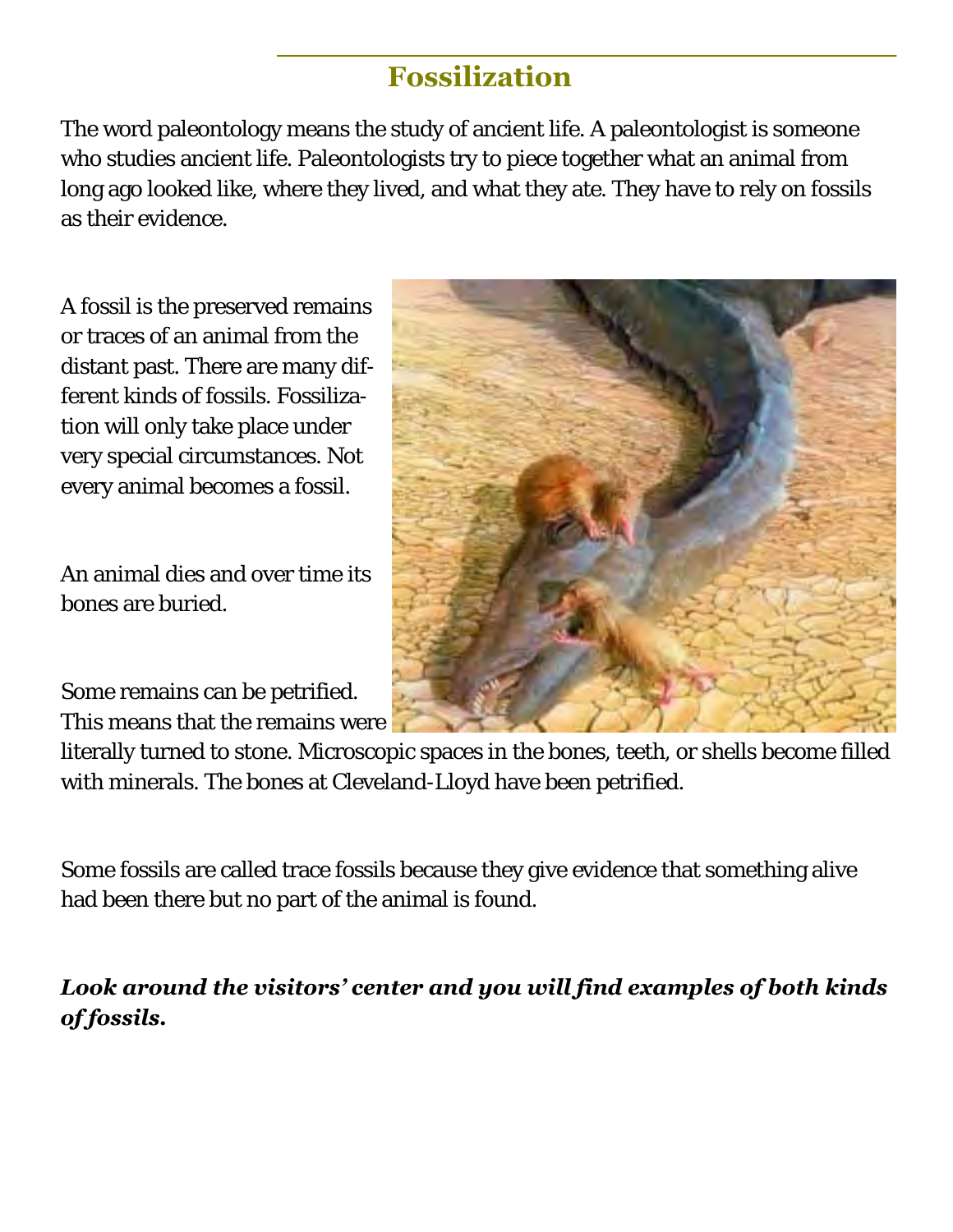# Carnivores and Herbivores

There are two types of dinosaurs. The dinosaurs that eat plants are called herbivores and those that eat meat are called carnivores.

#### **Complete the maze and help the allosaur find his meal***.*

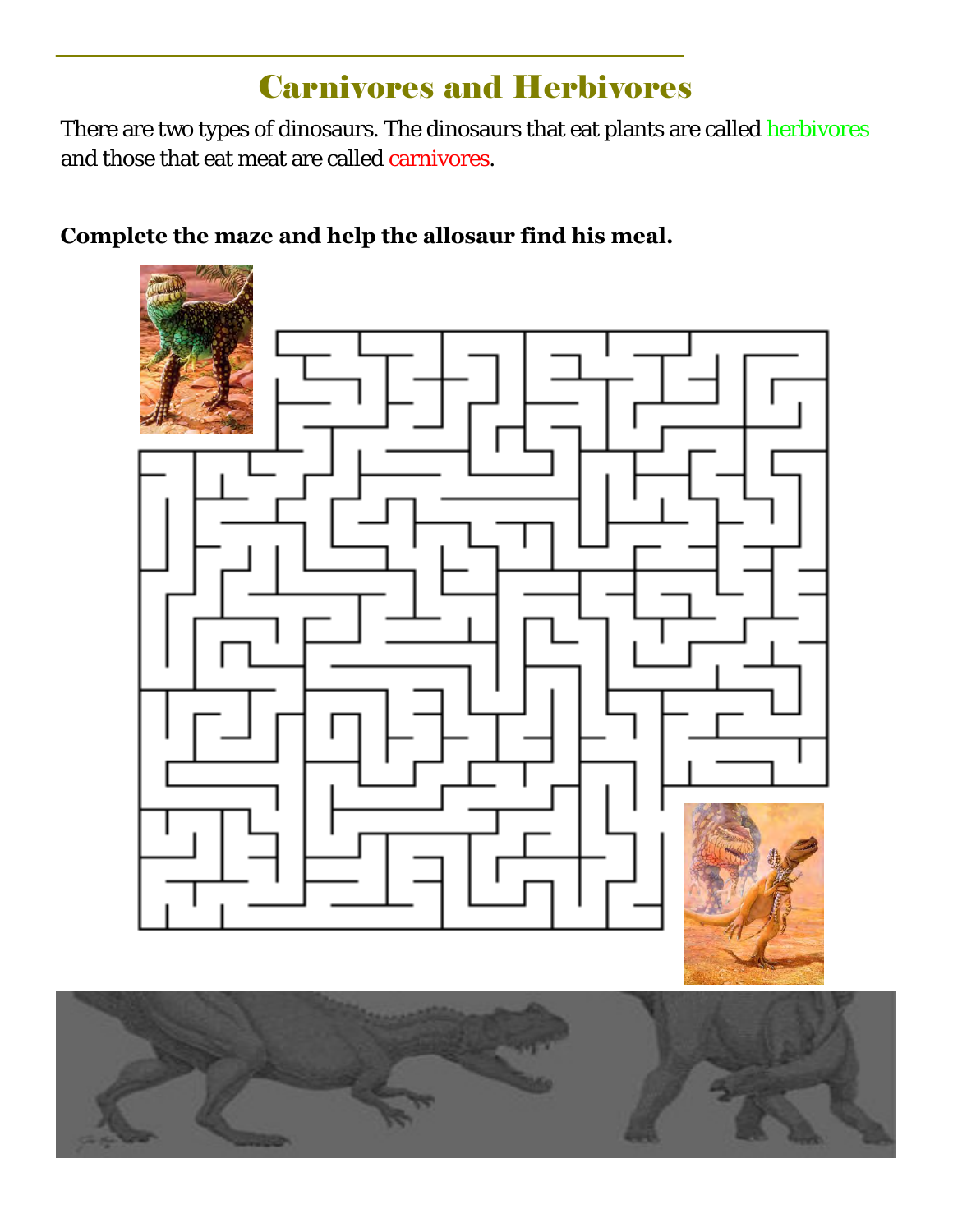# Junior Explorer Safety Scrambler

*Unscramble the sentences below to learn how to explore safely. Write the unscrambled sentences on the line.* 

\_\_\_\_\_\_\_\_\_\_\_\_\_\_\_\_\_\_\_\_\_\_\_\_\_\_\_\_\_\_\_\_\_\_\_\_\_\_\_\_\_\_\_\_\_\_\_\_\_

 $\overline{\phantom{a}}$  , and the contract of the contract of the contract of the contract of the contract of the contract of the contract of the contract of the contract of the contract of the contract of the contract of the contrac

 $\overline{\phantom{a}}$  , and the contract of the contract of the contract of the contract of the contract of the contract of the contract of the contract of the contract of the contract of the contract of the contract of the contrac

1. alone. hike Never

2. of water. plenty Be sure to bring

3. marked Always trails. stay on the

4. animals. Don't touch wild.

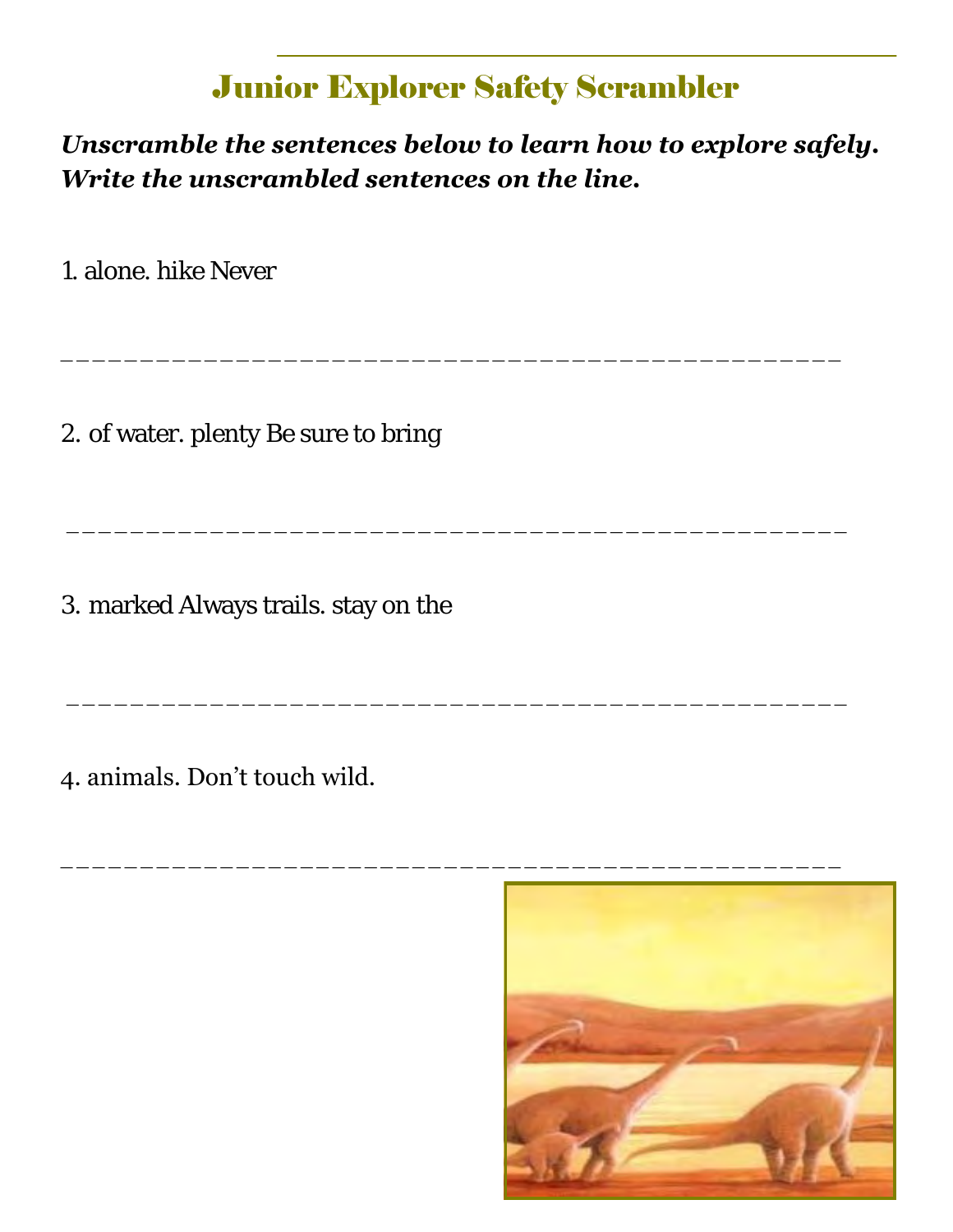# Dinosaurs at CLDQ

#### *Look at the display in the visitors' center for clues about each dinosaur. Draw a line from the dinosaur to its description.*



*Allosaurus* 



*Stegosaurus* 



*Camarasaurus* 



*Ceratosaurus* 



*Torvosaurus* 

This carnivore is known for its small horns above the eyes and large horn on its nose. It is unlikely that the large horn was used for a weapon.

A powerfully built flesh eater with huge teeth and savage claws. This is one of the biggest late Jurassic carnivores.

One of the few plated dinosaurs that were found in western North America. This dinosaur was an herbivore with large triangular plates arranged along its back.

This long necked plant eater is one of the best studied of the sauropods. It was the first sauropod to be discovered with its skull.

There were 46 of these found at Cleveland– Lloyd. These animals were carnivores. A distinguishing characteristic is the presence of a small bony crest just above and forward of each eye.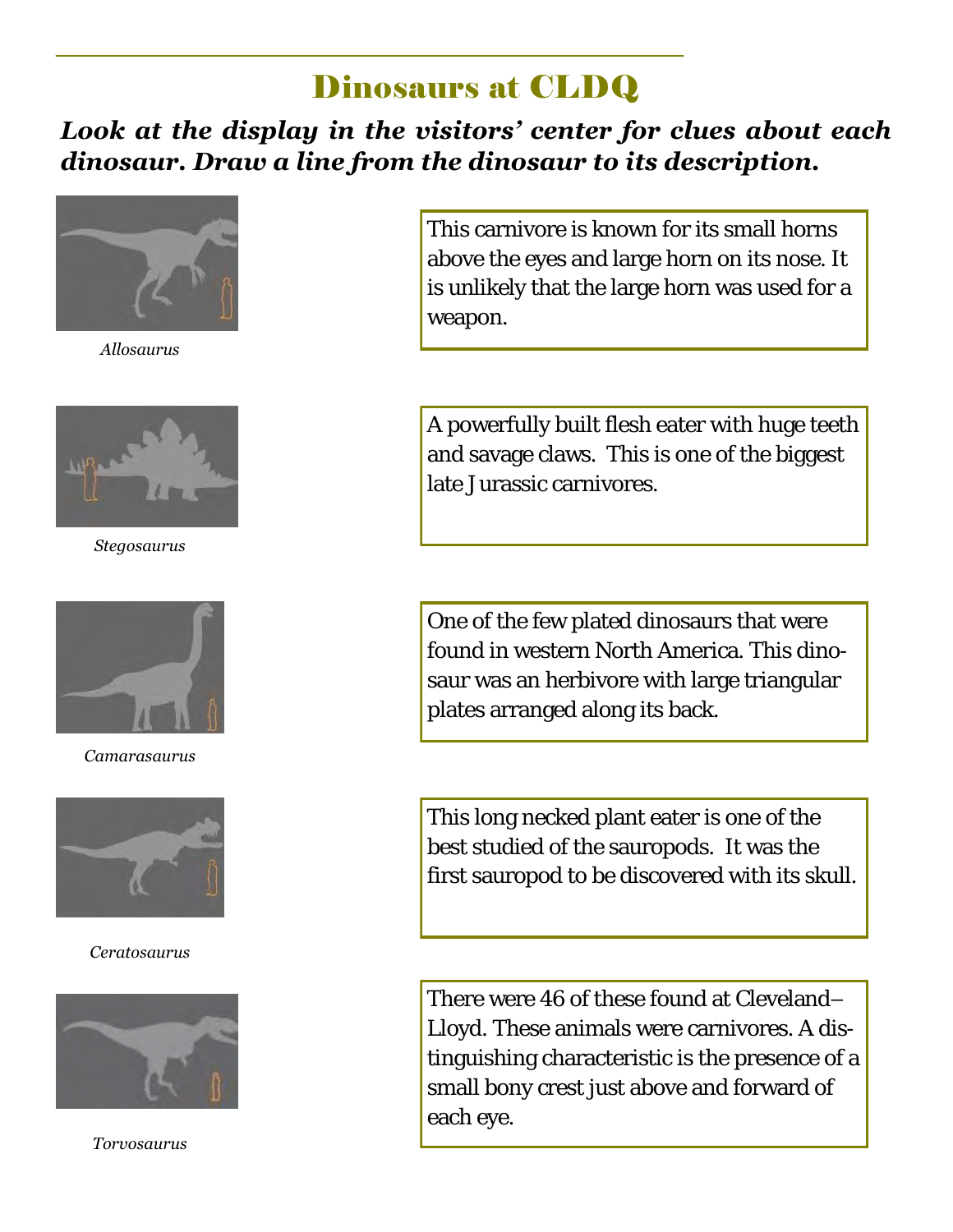# What is a Cultural or Natural Resource?

Places like Cleveland–Lloyd exist to protect cultural and natural resources so they will be here for everyone to enjoy and learn about.

A **cultural resource** is something that tells the story of the people that came before us.

A **natural resource** can be plants, animals, water, or scenery. It is anything that is not made by humans.

#### *Look at the pictures below and read the description. Circle C if it is a cultural resource, or circle N if it is a natural resource.*



This arrowhead was made by American Indians 1,000 to 1,500 years ago. They used flint from local sources as well as trading for it with other Indians.

#### C N

This is a Pilling Figurine, named after Clarence Pilling, who discovered them in a cave in a side canyon of Range Creek back in 1950. They are approximately 800-900 years old.





This is an allosaur's crushed femur. Broken bones give scientists important clues about what happened to the animal after it died.

C N

This is a prickly pear cactus. In the summer, its red and yellow flowers can be seen in the area surrounding CLDQ.



C N

This cabin, located in the Twin Peaks area, was part of a settlement from about 1900. The cabin is over 100 years old.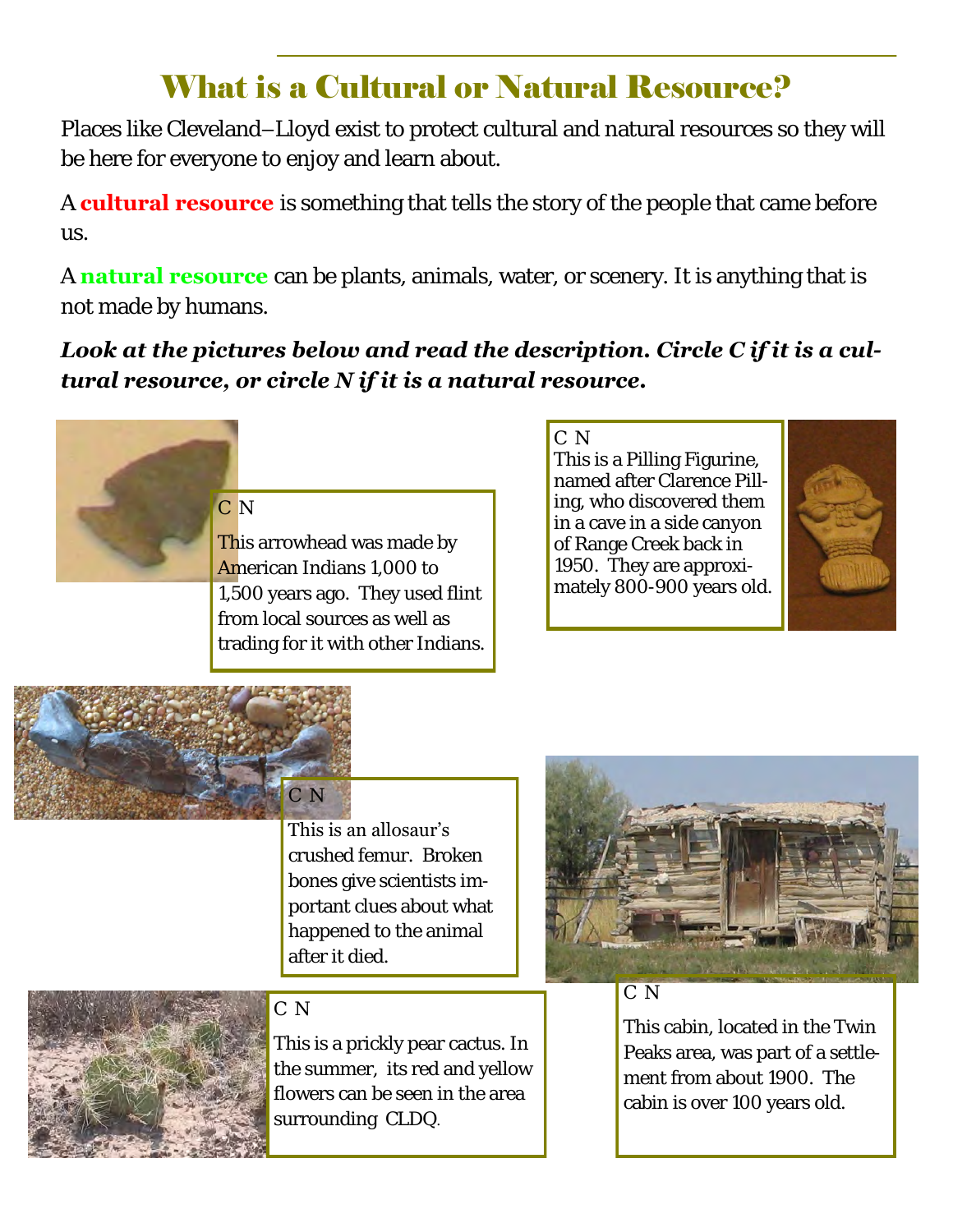# Everyone Needs a Home

People and dinosaurs share some of the same needs. Every dinosaur needed a place to live. An animal's (or dinosaur's) home is called its habitat.

An animal's habitat includes food, shelter, and water.

#### *Draw a picture of your habitat. Then draw a picture of your favorite dinosaur's habitat. In both pictures, label food, shelter, and water.*

**Your Habitat** 

**Dinosaur's Habitat**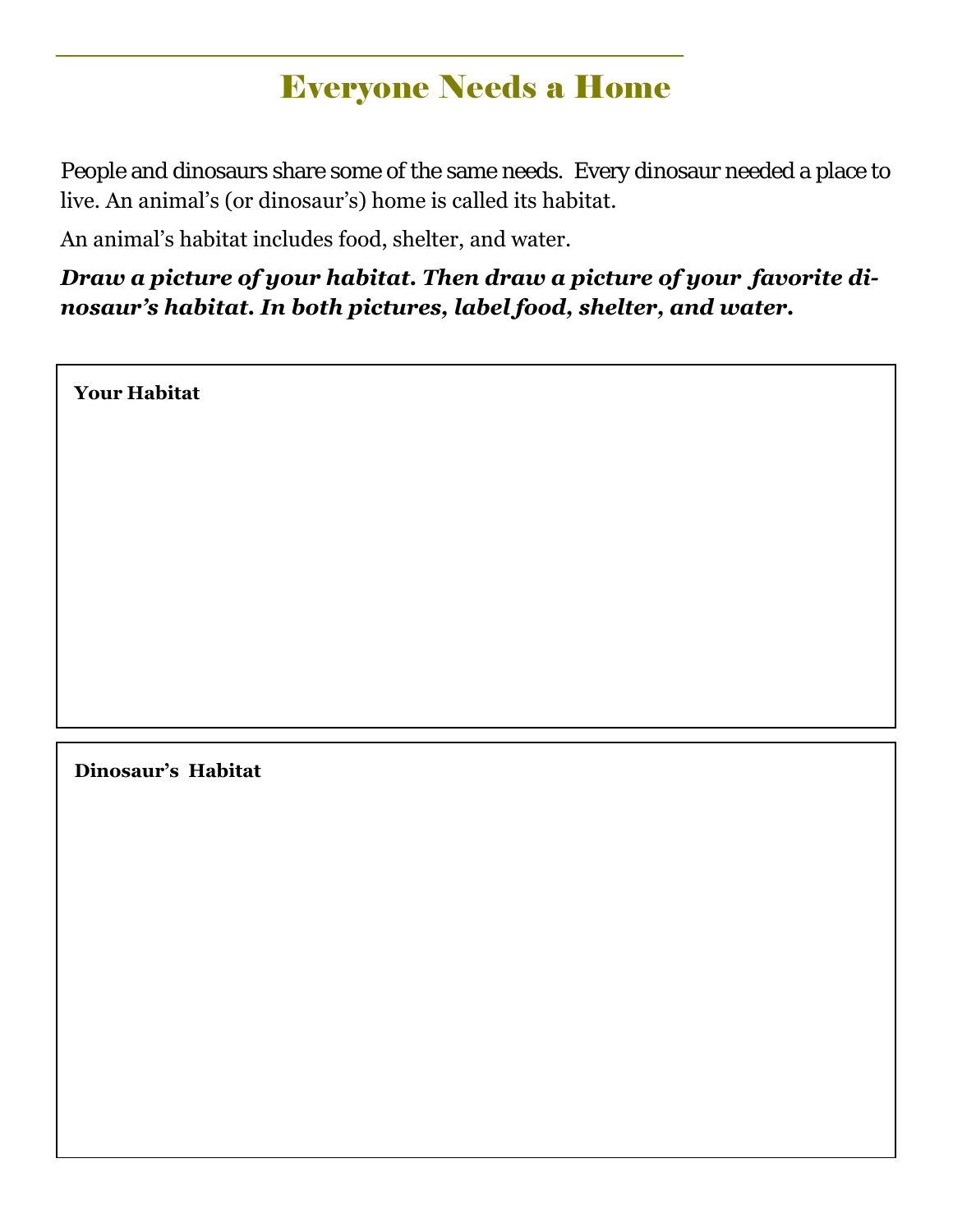# Excavation of a Dinosaur Bone

Excavation techniques change with time. Paleontologists used to focus only on the bones. Surrounding sediments were ignored.

Modern paleontologists, like modern forensic scientists, know that everything around a specimen is a potential clue.

*Look at the "story of a bone" panel in the visitors' center. Write the number of each step on the picture it goes with on the next page.* 

1. Remove overlying rock and expose the fossil.

2. Apply special glues to consolidate the fossil and to prevent loss of smaller fragments.

3. Surround the fossil with a protective "field jacket" made of burlap and plaster, and dig away the surrounding rock.

4. Transport field jacket with the fossil to the paleontological laboratory.

5. Prepare the fossil by removing surrounding rock, or "matrix," and re-attaching small bone fragments with special glues.

6. Curate in a museum where the fossil, associated clues, maps, notes, and important information may be studied and used to reassemble the puzzle.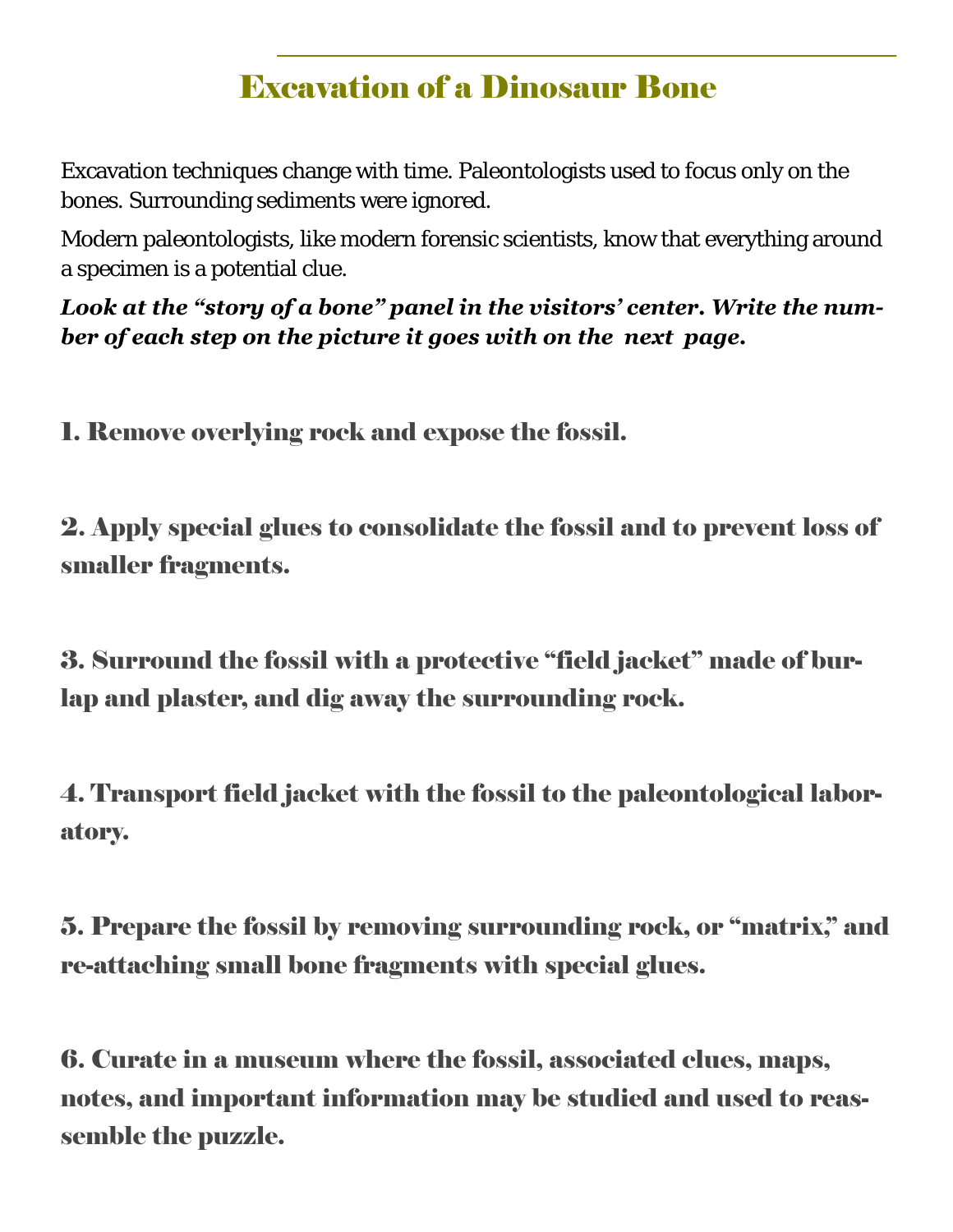









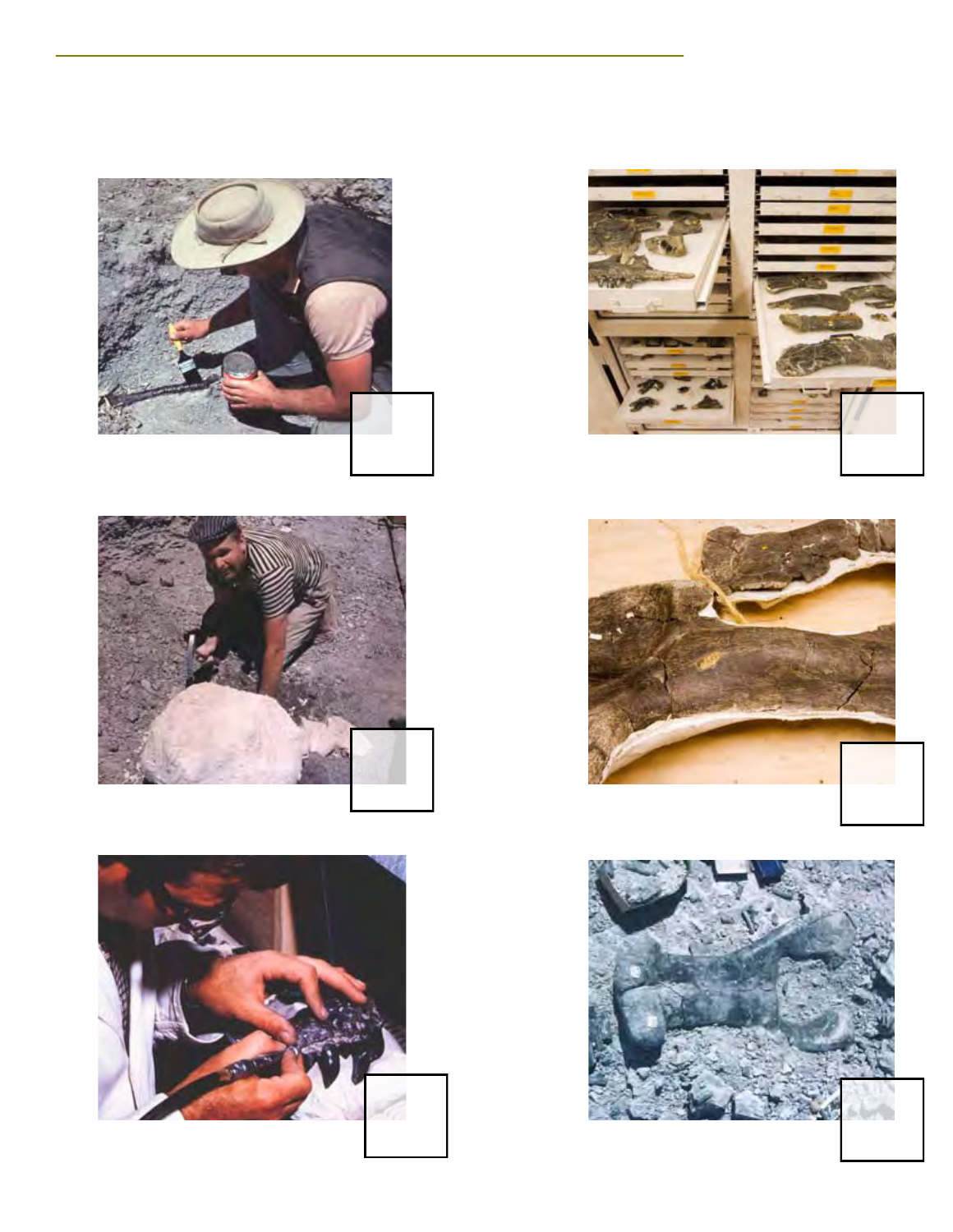

### **Clues:**

Across:

2. 66% of all the bones found at Cleveland-Lloyd belong to the \_\_\_\_\_\_\_\_\_\_.

3. Cleveland-Lloyd Dinosaur \_\_\_\_\_\_\_.

6. Meat eater

8. Cleveland-Lloyd is the densest \_\_\_\_\_\_\_\_\_ of Jurassic age dinosaur bones.

#### 10. What sauropod's leg is found in the visitors' center.

11. Long-necked plant eater.

#### Down:

1. Who donated \$10,000 in 1941?

4. What age (geologic time period) are the bones found at Cleveland-Lloyd?

5. Plant eater

7. The fossils found in the quarry.

9. Preserved plant or animal remains from the distant past.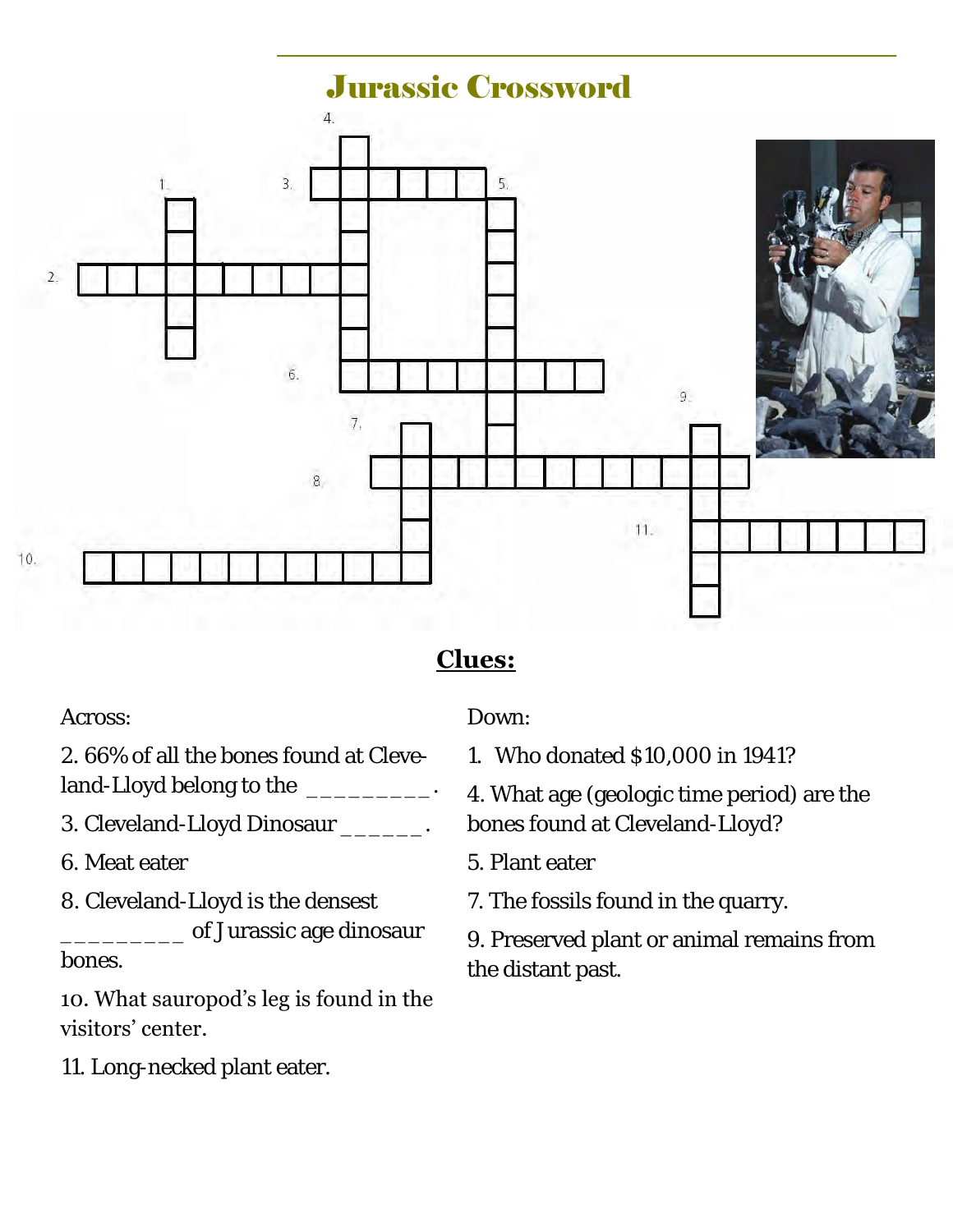# BLM Emblem

#### **NATIONAL SYSTEM OF PUBLIC LANDS**

**U.S. DEPARTMENT OF THE INTERIOR BUREAU OF LAND MANAGEMENT** 



This is the emblem of the Bureau of Land Management.

An emblem is a symbol designed to represent an idea or message. In the box , design your own Cleveland-Lloyd Dinosaur Quarry emblem. Your emblem should include important parts of Cleveland-Lloyd Dinosaur Quarry . Someone who has never seen CLDQ should be able to learn something about it just by looking at your emblem.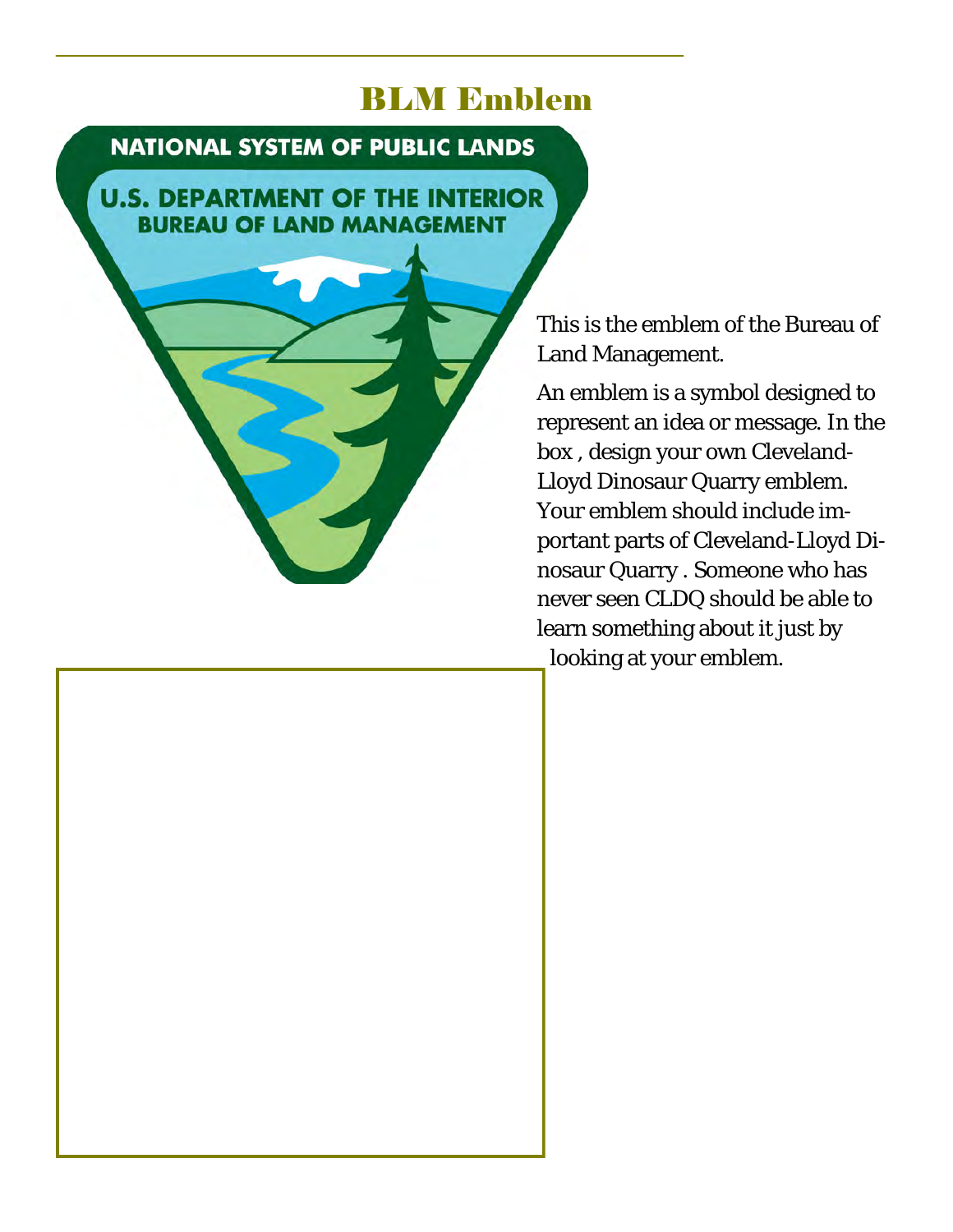|           |                                                               | <b>Bureau of Land Management</b>                                                |
|-----------|---------------------------------------------------------------|---------------------------------------------------------------------------------|
|           |                                                               | <b>Junior Explorer</b><br>Cleveland-Lloyd Dinosaur Quarry                       |
|           |                                                               | JENTU                                                                           |
|           |                                                               |                                                                                 |
|           | <b>THE</b>                                                    |                                                                                 |
|           |                                                               |                                                                                 |
|           | As a Bureau of Land Management Junior Explorer. I promise to: |                                                                                 |
|           |                                                               | • do all I can to help preserve and protect the natural and cultural resources  |
|           | on our public lands.                                          |                                                                                 |
| our past. |                                                               | • be aware of how my actions can affect other living things and the evidence of |
|           |                                                               |                                                                                 |
|           |                                                               | . keep learning about the importance of nature and our heritage, and            |
|           | share what I have learned with others!                        |                                                                                 |
|           |                                                               |                                                                                 |
|           |                                                               |                                                                                 |
|           |                                                               |                                                                                 |
|           | Date                                                          | Explorer Signature                                                              |
|           |                                                               |                                                                                 |
|           |                                                               |                                                                                 |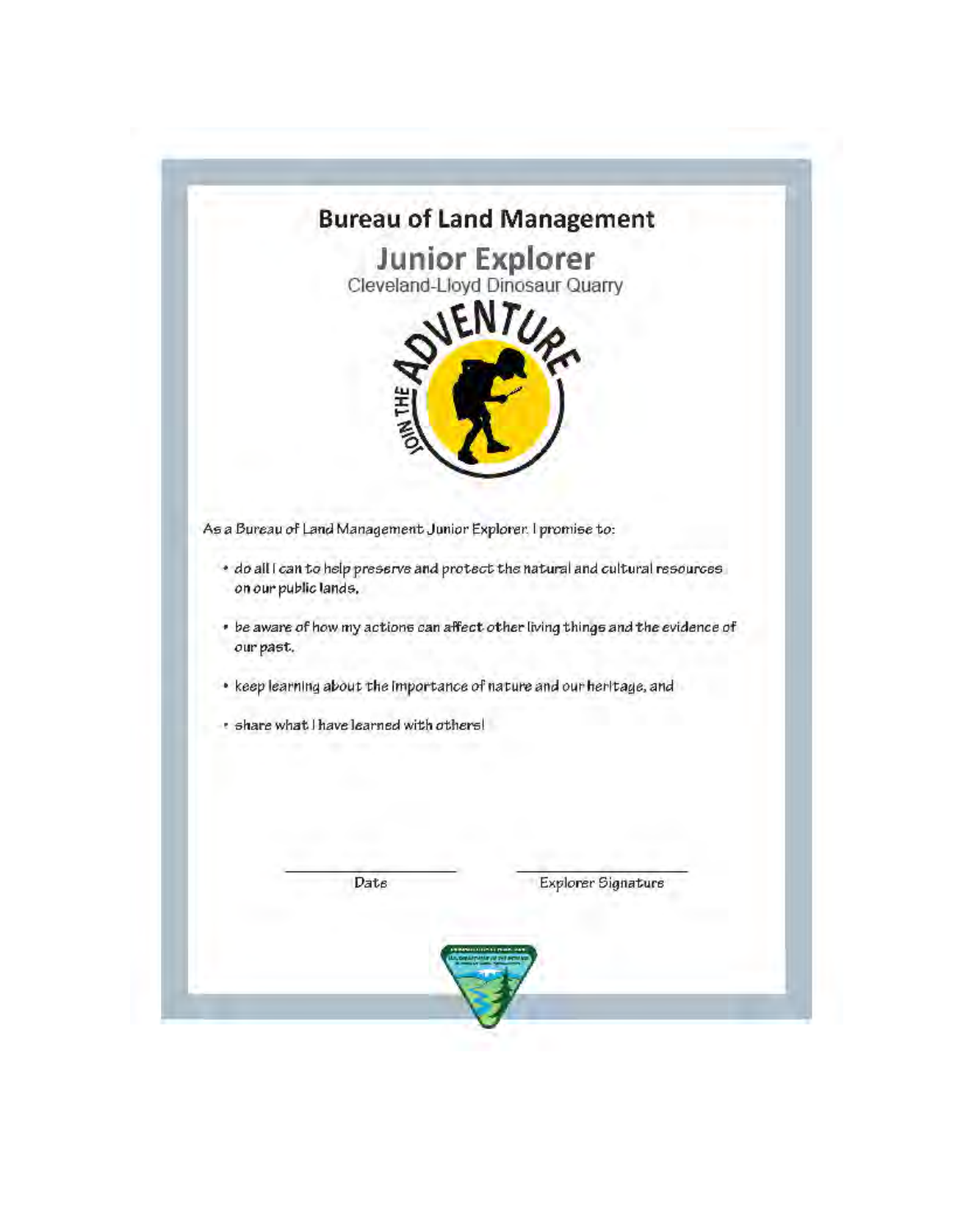Cut out and save certificate